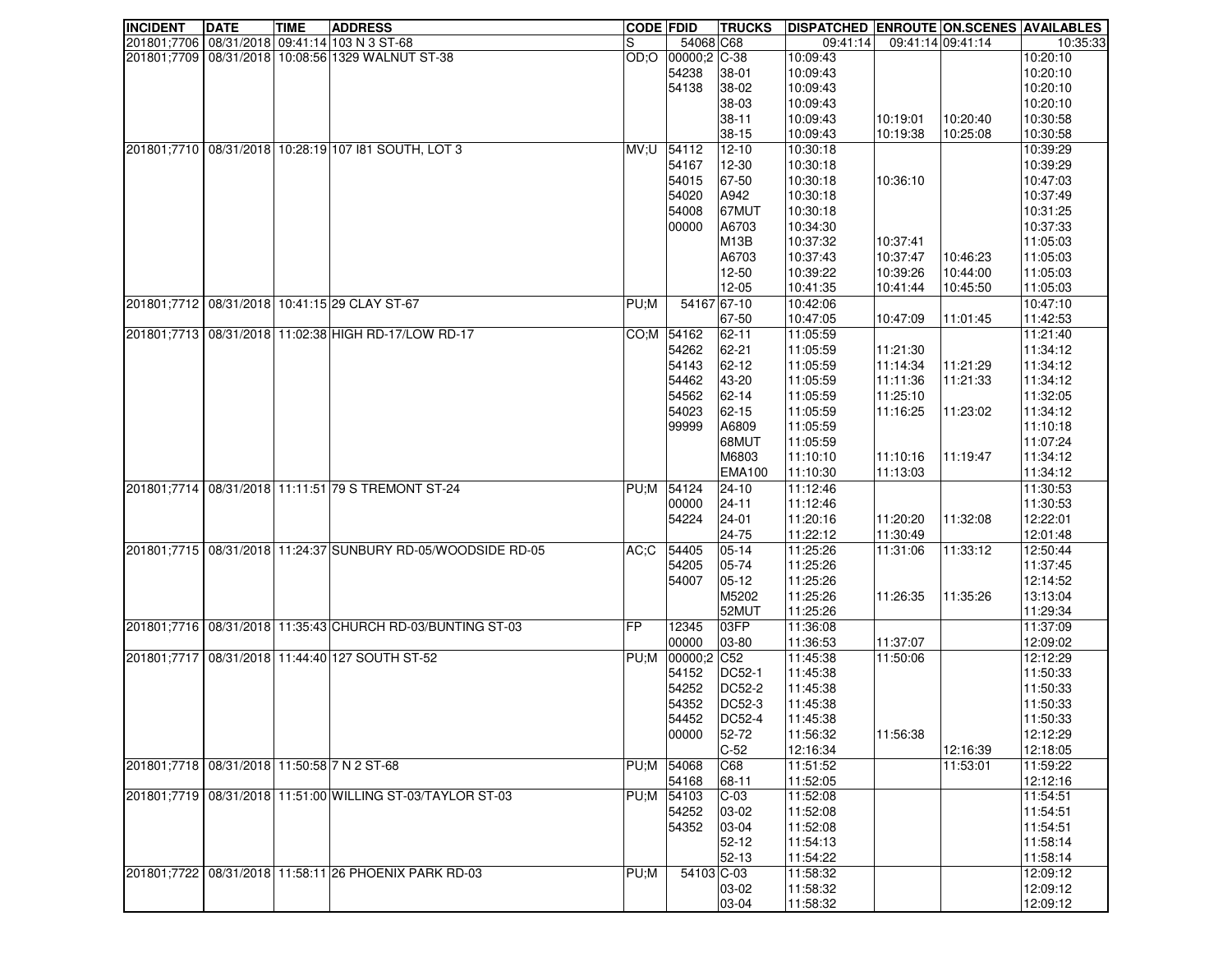| <b>INCIDENT</b>                             | <b>DATE</b> | TIME | <b>ADDRESS</b>                                                  | <b>CODE FDID</b> |                  | <b>TRUCKS</b>   | <b>DISPATCHED ENROUTE ON.SCENES AVAILABLES</b> |          |          |                      |
|---------------------------------------------|-------------|------|-----------------------------------------------------------------|------------------|------------------|-----------------|------------------------------------------------|----------|----------|----------------------|
|                                             |             |      | 201801;7723 08/31/2018 11:58:16 21 W MEADOW ST-24               | PU:M             | 54124 24-10      |                 | 11:59:08                                       |          |          | 12:10:59             |
|                                             |             |      |                                                                 |                  |                  | 24-11           | 11:59:08                                       |          |          | 12:10:59             |
|                                             |             |      | 201801;7724 08/31/2018 11:58:16 203 W MARKET ST-68              | PU;M             | 54068 C68        |                 | 11:59:26                                       |          |          | 12:01:18             |
|                                             |             |      | 201801;7725   08/31/2018   11:58:39   19 N CENTRE ST-68         | PU;M             | 54068 C68        |                 | 12:01:30                                       |          |          | 12:01:39             |
|                                             |             |      | 201801;7726   08/31/2018   12:04:59 SUNBURY RD-20/BUNTING ST-20 | lFP.             | 54120            | $20-10$         | 12:06:36                                       |          |          | 12:11:52             |
|                                             |             |      |                                                                 |                  | 54220            | 20-03           | 12:11:45                                       | 12:11:55 | 12:14:37 | 13:25:36             |
|                                             |             |      |                                                                 |                  |                  | $20 - 16$       | 12:12:07                                       | 12:12:12 | 12:42:53 | 13:25:36             |
|                                             |             |      | 201801;7727   08/31/2018   12:04:43 301 S DELAWARE AV-52        | PU;M             | 54152            | DC52-1          | 12:06:40                                       |          |          | 12:09:30             |
|                                             |             |      |                                                                 |                  | 54252            | DC52-2          | 12:06:40                                       |          |          | 12:09:30             |
|                                             |             |      |                                                                 |                  | 54352            | DC52-3          | 12:06:40                                       |          |          | 12:09:30             |
|                                             |             |      |                                                                 |                  | 54452            | <b>DC52-4</b>   | 12:06:40                                       |          |          | 12:09:30             |
|                                             |             |      | 201801;7728 08/31/2018 12:05:47 319 N 3 ST-68                   | PU;M             | 54068 C68        |                 | 12:06:46                                       |          |          | 12:06:53             |
| 201801;7729                                 |             |      | 08/31/2018 12:07:31 POTTSVILLE ST CLAIR; HWY-08/TUNNEL RD-08    | IFP              | 54068            | 68FP            | 12:07:40                                       |          |          | 12:18:00             |
|                                             |             |      |                                                                 |                  | 00000;2 C68      |                 | 12:07:40                                       |          |          | 12:07:51             |
|                                             |             |      |                                                                 |                  | 54462            | 62FP            | 12:13:41                                       |          |          | 12:18:00             |
|                                             |             |      |                                                                 |                  | 99999            | 08FP<br>62-14   | 12:17:30<br>12:35:34                           | 12:35:38 |          | 12:35:41<br>13:30:26 |
|                                             |             |      |                                                                 |                  |                  | <b>PADOT</b>    | 12:41:41                                       |          |          | 13:30:26             |
|                                             |             |      | 201801;7730   08/31/2018   12:07:10   116 S STATE RD-24         | PU;M             | 54124            | $C24-1$         | 12:08:48                                       |          | 12:41:45 | 12:12:41             |
|                                             |             |      |                                                                 |                  | 54224            | <b>DC24-1</b>   | 12:08:48                                       |          |          | 12:12:41             |
|                                             |             |      |                                                                 |                  |                  | AC24-1          | 12:08:48                                       |          |          | 12:12:41             |
|                                             |             |      |                                                                 |                  |                  | $C24-2$         | 12:08:48                                       |          |          | 12:12:41             |
|                                             |             |      |                                                                 |                  |                  | <b>DC24-2</b>   | 12:08:48                                       |          |          | 12:12:41             |
|                                             |             |      |                                                                 |                  |                  | AC24-2          | 12:08:48                                       |          |          | 12:12:41             |
| 201801;7731 08/31/2018 12:07:05 536 3 ST-03 |             |      |                                                                 | PU;M             | 54103 C-03       |                 | 12:09:18                                       |          |          | 12:09:38             |
|                                             |             |      | 201801;7732 08/31/2018 12:08:57 30 PEAR ST-03                   | PU;M             | 54103 C-03       |                 | 12:09:44                                       |          | 12:14:45 | 12:18:08             |
|                                             |             |      |                                                                 |                  |                  | 03-02           | 12:09:44                                       |          |          | 12:09:49             |
|                                             |             |      |                                                                 |                  |                  | 03-04           | 12:09:44                                       |          |          | 12:09:49             |
|                                             |             |      | 201801;7733 08/31/2018 12:09:36 215 W MARKET ST-68              | PU;M             | 54068 C68        |                 | 12:11:05                                       |          |          | 12:13:06             |
|                                             |             |      | 201801;7735 08/31/2018 12:18:29 351 S 2 ST-68                   | AF:A             | 54168            | 68-11           | 12:18:57                                       |          |          | 12:22:07             |
|                                             |             |      |                                                                 |                  | 54268            | 6821X           | 12:18:57                                       |          |          | 12:21:52             |
|                                             |             |      |                                                                 |                  | 54368            | 68-12           | 12:18:57                                       |          |          | 12:22:02             |
|                                             |             |      |                                                                 |                  | 54468            | 68-14           | 12:18:57                                       |          |          | 12:21:58             |
|                                             |             |      |                                                                 |                  | 54568            | 68-25           | 12:18:57                                       |          |          | 12:20:13             |
|                                             |             |      |                                                                 |                  | 54668            | 68-16           | 12:18:57                                       |          |          | 12:21:33             |
|                                             |             |      |                                                                 |                  | 54768            | 68-17           | 12:18:57                                       |          |          | 12:21:13             |
|                                             |             |      |                                                                 |                  | 54068            | C68             | 12:18:57                                       | 12:20:10 |          | 12:25:48             |
|                                             |             |      |                                                                 |                  |                  | C68             | 12:26:49                                       |          | 12:26:54 | 12:33:23             |
|                                             |             |      | 201801;7736 08/31/2018 12:18:22 113 N 4 ST-52                   | PU;M             | 00000;2 C52      |                 | 12:20:06                                       |          |          | 12:21:00             |
|                                             |             |      | 201801;7737 08/31/2018 12:19:38 30 PHOENIX PARK RD-03           | PU:M             | 54103 C-03       |                 | 12:20:44                                       |          |          | 12:21:20             |
|                                             |             |      |                                                                 |                  |                  | 03-02           | 12:20:44                                       |          |          | 12:21:20             |
|                                             |             |      | 201801;7738 08/31/2018 12:20:13 331 SUNBURY ST-52               | PU;M             | 54152            | 03-04<br>DC52-1 | 12:20:44<br>12:20:54                           |          |          | 12:21:20<br>12:21:10 |
|                                             |             |      |                                                                 |                  | 54252            | DC52-2          | 12:20:54                                       |          |          | 12:21:10             |
|                                             |             |      |                                                                 |                  | 54352            | DC52-3          | 12:20:54                                       |          |          | 12:21:10             |
|                                             |             |      |                                                                 |                  | 54452            | DC52-4          | 12:20:54                                       |          |          | 12:21:10             |
|                                             |             |      | 201801;7739 08/31/2018 12:23:49 105 GREENBURY RD-17             |                  | PU;M 54305       | $05-13$         | 12:24:37                                       |          |          | 12:51:13             |
|                                             |             |      |                                                                 |                  | 54405            | $05 - 14$       | 12:51:09                                       |          |          | 12:51:13             |
|                                             |             |      | 201801;7740   08/31/2018   12:24:50   19 N CENTRE ST-68         | PU;M             | 54068 C68        |                 | 12:25:53                                       |          |          | 12:26:39             |
| 201801;7741                                 |             |      | 08/31/2018 12:30:50 216 NORTH ST-52                             |                  | PU;M 00000;2 C52 |                 | 12:31:19                                       |          |          | 12:31:31             |
|                                             |             |      |                                                                 |                  | 54152            | DC52-1          | 12:31:19                                       |          |          | 12:31:27             |
|                                             |             |      |                                                                 |                  | 54252            | DC52-2          | 12:31:19                                       |          |          | 12:31:27             |
|                                             |             |      |                                                                 |                  | 54352            | <b>DC52-3</b>   | 12:31:19                                       |          |          | 12:31:27             |
|                                             |             |      |                                                                 |                  | 54452            | DC52-4          | 12:31:19                                       |          |          | 12:31:27             |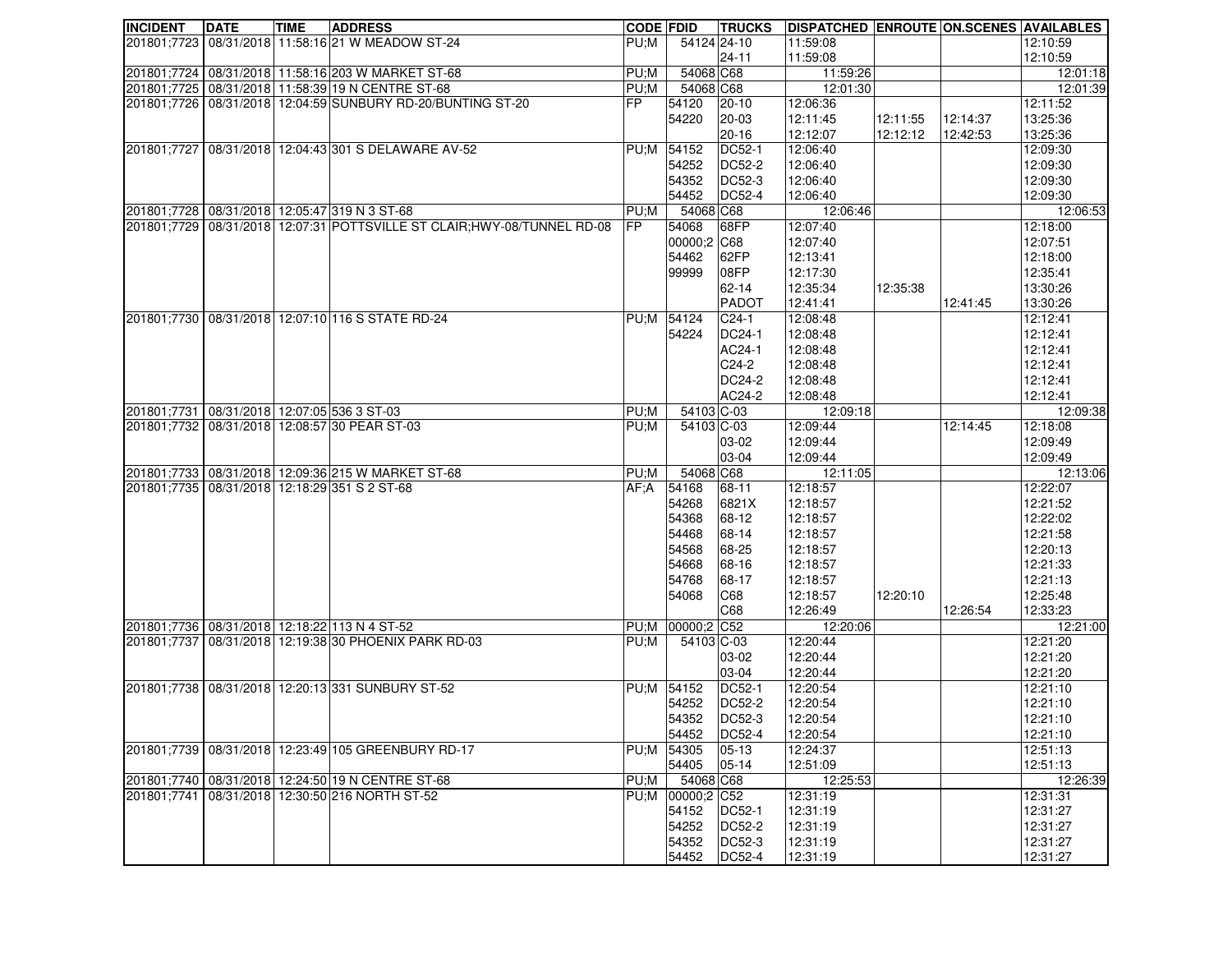| 201801;7742 08/31/2018 12:31:19 219 SUNBURY ST-52<br>PU;M 00000;2 C52<br>12:31:50<br>12:32:48<br>12:31:50<br>12:32:11<br>54152<br>DC52-1<br>DC52-2<br>12:31:50<br>12:32:11<br>54252<br>12:32:11<br>54352<br>DC52-3<br>12:31:50<br>12:32:11<br><b>DC52-4</b><br>12:31:50<br>54452<br>201801;7743 08/31/2018 12:29:52 12 NW LAWN RD-03<br>54103 C-03<br>12:33:32<br>12:34:03<br>PU;M<br>12:33:33<br>12:33:40<br>03-02<br>03-04<br>12:33:33<br>12:33:40<br>201801;7744 08/31/2018 12:37:15 47 W WICONISCO AV-66<br>12:37:33<br>12:50:23<br>ME;D<br>54166 66-10<br>66-60<br>12:37:33<br>12:50:23<br>201801;7745 08/31/2018 12:39:02 113 N 4 ST-52<br>PU;M 00000;2 C52<br>12:39:26<br>12:39:34<br>12:39:26<br>12:39:34<br>54152<br><b>DC52-1</b><br>DC52-2<br>12:39:34<br>12:39:26<br>54252<br>12:39:26<br>12:39:34<br>54352<br><b>DC52-3</b><br>54452<br>DC52-4<br>12:39:26<br>12:39:34<br>201801;7746 08/31/2018 12:40:13 216 NORTH ST-52<br>12:41:08<br>12:41:28<br>PU;M 00000;2 C52<br>12:41:15<br><b>DC52-1</b><br>12:41:08<br>54152<br>DC52-2<br>12:41:15<br>54252<br>12:41:08<br>12:41:08<br>12:41:15<br>54352<br>DC52-3<br>12:41:15<br>54452<br><b>DC52-4</b><br>12:41:08<br>08/31/2018 12:41:15 419 N DELAWARE AV-52<br>PU;M 00000;2 C52<br>12:41:49<br>12:41:59<br>201801;7747<br>12:41:49<br>12:41:59<br>54152<br><b>DC52-1</b><br>DC52-2<br>12:41:49<br>12:41:59<br>54252<br>54352<br>DC52-3<br>12:41:49<br>12:41:59<br><b>DC52-4</b><br>12:41:59<br>54452<br>12:41:49<br>201801;7748 08/31/2018 12:43:55 6 CHERRY VALLEY RD-05<br>12:51:39<br>PU;M 54205<br>$C5-2$<br>12:45:09<br>05-14<br>12:51:25<br>12:51:39<br>54405<br>201801;7749 08/31/2018 12:43:59 414 N DELAWARE AV-52<br>12:45:16<br>12:47:36<br>PU;M 00000;2 C52<br>12:45:16<br>12:47:36<br>54152<br><b>DC52-1</b><br>12:47:36<br>DC52-2<br>12:45:16<br>54252<br>12:47:36<br>54352<br>DC52-3<br>12:45:16<br>DC52-4<br>12:47:36<br>54452<br>12:45:16<br>12:55:44<br>201801;7750 08/31/2018 12:45:00 57 COAL ST-59<br>59NOSI;R 12:45:47<br>PU;M 54159<br>00000;2 59-11<br>12:57:11<br>12:45:48<br>12:57:11<br>$C-59$<br>12:45:48<br>12:55:44<br>59-01<br>12:45:48<br>12:55:45<br>59-02<br>12:45:48<br>$C-57$<br>12:57:11<br>12:45:48<br>12:55:49<br>57-01<br>12:45:48<br>59-01<br>12:56:51<br>13:12:23<br>201801;7753 08/31/2018 12:49:09 416 N DELAWARE AV-52<br>00000;2 C52<br>12:50:13<br>12:50:33<br>S<br>08/31/2018 12:49:12 20 GREENBURY RD-17<br>PU;M<br>54405 05-14<br>12:50:55<br>12:51:00<br>201801;7754<br>12:56:29<br>12:56:36<br>$05 - 14$<br>201801;7755 08/31/2018 12:49:40 316 N DELAWARE AV-52<br>S<br>00000;2 C52<br>12:51:30<br>12:51:36<br>201801;7756 08/31/2018 12:50:14 203 W MARKET ST-68<br>ls<br>54068 C68<br>12:52:41<br>12:52:47<br>S<br>201801;7757   08/31/2018   12:52:49 200 HUMANE AV-68<br>54068 EMA68<br>12:57:34<br>16:16:33<br>12:53:17<br>201801;7758 08/31/2018 12:51:42 300 N 3 ST-52<br>PU;M 00000;2 C52<br>12:53:47<br>12:53:24<br>12:54:21 12:54:21<br>201801;7759 08/31/2018 12:54:21 3 SPRUCE ST-24<br>S<br>54124 C24-1<br>12:54:21<br>13:14:34<br>201801;7760 08/31/2018 12:57:35 53 LOW RD-05<br>S<br>54405 05-14<br>12:58:14<br>13:03:40<br> FP<br>201801;7761 08/31/2018 13:03:19 MARKET ST-02/PINE ST-02<br>00000;2 02FP<br>13:15:58<br>13:04:04<br>54FP<br>13:15:58<br>54154<br>13:04:04<br>54-11<br>13:10:26<br>13:31:17<br>13:10:33<br>S<br>201801;7762 08/31/2018 13:03:56 1028 ELM ST-03<br>54103 C-03<br>13:05:31<br>13:05:38<br>S<br>201801;7763 08/31/2018 13:03:38 22 MAIN ST-59<br>54159 C-59<br>13:05:59<br>13:12:45<br>59-01<br>13:12:35<br>13:12:45<br>201801;7764   08/31/2018   13:04:09 232 E BACON ST-57<br>$57-12$<br>PU;M 54157<br>13:06:05<br>13:19:19<br>13:22:36<br>57-16<br>13:06:05<br>13:19:23<br>54257 | <b>INCIDENT</b> | <b>DATE</b> | <b>TIME</b> | <b>ADDRESS</b> | <b>CODE FDID</b> | <b>TRUCKS</b> | <b>DISPATCHED ENROUTE ON.SCENES AVAILABLES</b> |  |          |
|------------------------------------------------------------------------------------------------------------------------------------------------------------------------------------------------------------------------------------------------------------------------------------------------------------------------------------------------------------------------------------------------------------------------------------------------------------------------------------------------------------------------------------------------------------------------------------------------------------------------------------------------------------------------------------------------------------------------------------------------------------------------------------------------------------------------------------------------------------------------------------------------------------------------------------------------------------------------------------------------------------------------------------------------------------------------------------------------------------------------------------------------------------------------------------------------------------------------------------------------------------------------------------------------------------------------------------------------------------------------------------------------------------------------------------------------------------------------------------------------------------------------------------------------------------------------------------------------------------------------------------------------------------------------------------------------------------------------------------------------------------------------------------------------------------------------------------------------------------------------------------------------------------------------------------------------------------------------------------------------------------------------------------------------------------------------------------------------------------------------------------------------------------------------------------------------------------------------------------------------------------------------------------------------------------------------------------------------------------------------------------------------------------------------------------------------------------------------------------------------------------------------------------------------------------------------------------------------------------------------------------------------------------------------------------------------------------------------------------------------------------------------------------------------------------------------------------------------------------------------------------------------------------------------------------------------------------------------------------------------------------------------------------------------------------------------------------------------------------------------------------------------------------------------------------------------------------------------------------------------------------------------------------------------------------------------------------------------------------------------------------------------------------------------------------------------------------------------------------------------------------------------------------------------------------------------------------------------------------------------------------------------------------------------------------------------------------------------------------------------------|-----------------|-------------|-------------|----------------|------------------|---------------|------------------------------------------------|--|----------|
|                                                                                                                                                                                                                                                                                                                                                                                                                                                                                                                                                                                                                                                                                                                                                                                                                                                                                                                                                                                                                                                                                                                                                                                                                                                                                                                                                                                                                                                                                                                                                                                                                                                                                                                                                                                                                                                                                                                                                                                                                                                                                                                                                                                                                                                                                                                                                                                                                                                                                                                                                                                                                                                                                                                                                                                                                                                                                                                                                                                                                                                                                                                                                                                                                                                                                                                                                                                                                                                                                                                                                                                                                                                                                                                                                      |                 |             |             |                |                  |               |                                                |  |          |
|                                                                                                                                                                                                                                                                                                                                                                                                                                                                                                                                                                                                                                                                                                                                                                                                                                                                                                                                                                                                                                                                                                                                                                                                                                                                                                                                                                                                                                                                                                                                                                                                                                                                                                                                                                                                                                                                                                                                                                                                                                                                                                                                                                                                                                                                                                                                                                                                                                                                                                                                                                                                                                                                                                                                                                                                                                                                                                                                                                                                                                                                                                                                                                                                                                                                                                                                                                                                                                                                                                                                                                                                                                                                                                                                                      |                 |             |             |                |                  |               |                                                |  |          |
|                                                                                                                                                                                                                                                                                                                                                                                                                                                                                                                                                                                                                                                                                                                                                                                                                                                                                                                                                                                                                                                                                                                                                                                                                                                                                                                                                                                                                                                                                                                                                                                                                                                                                                                                                                                                                                                                                                                                                                                                                                                                                                                                                                                                                                                                                                                                                                                                                                                                                                                                                                                                                                                                                                                                                                                                                                                                                                                                                                                                                                                                                                                                                                                                                                                                                                                                                                                                                                                                                                                                                                                                                                                                                                                                                      |                 |             |             |                |                  |               |                                                |  |          |
|                                                                                                                                                                                                                                                                                                                                                                                                                                                                                                                                                                                                                                                                                                                                                                                                                                                                                                                                                                                                                                                                                                                                                                                                                                                                                                                                                                                                                                                                                                                                                                                                                                                                                                                                                                                                                                                                                                                                                                                                                                                                                                                                                                                                                                                                                                                                                                                                                                                                                                                                                                                                                                                                                                                                                                                                                                                                                                                                                                                                                                                                                                                                                                                                                                                                                                                                                                                                                                                                                                                                                                                                                                                                                                                                                      |                 |             |             |                |                  |               |                                                |  |          |
|                                                                                                                                                                                                                                                                                                                                                                                                                                                                                                                                                                                                                                                                                                                                                                                                                                                                                                                                                                                                                                                                                                                                                                                                                                                                                                                                                                                                                                                                                                                                                                                                                                                                                                                                                                                                                                                                                                                                                                                                                                                                                                                                                                                                                                                                                                                                                                                                                                                                                                                                                                                                                                                                                                                                                                                                                                                                                                                                                                                                                                                                                                                                                                                                                                                                                                                                                                                                                                                                                                                                                                                                                                                                                                                                                      |                 |             |             |                |                  |               |                                                |  |          |
|                                                                                                                                                                                                                                                                                                                                                                                                                                                                                                                                                                                                                                                                                                                                                                                                                                                                                                                                                                                                                                                                                                                                                                                                                                                                                                                                                                                                                                                                                                                                                                                                                                                                                                                                                                                                                                                                                                                                                                                                                                                                                                                                                                                                                                                                                                                                                                                                                                                                                                                                                                                                                                                                                                                                                                                                                                                                                                                                                                                                                                                                                                                                                                                                                                                                                                                                                                                                                                                                                                                                                                                                                                                                                                                                                      |                 |             |             |                |                  |               |                                                |  |          |
|                                                                                                                                                                                                                                                                                                                                                                                                                                                                                                                                                                                                                                                                                                                                                                                                                                                                                                                                                                                                                                                                                                                                                                                                                                                                                                                                                                                                                                                                                                                                                                                                                                                                                                                                                                                                                                                                                                                                                                                                                                                                                                                                                                                                                                                                                                                                                                                                                                                                                                                                                                                                                                                                                                                                                                                                                                                                                                                                                                                                                                                                                                                                                                                                                                                                                                                                                                                                                                                                                                                                                                                                                                                                                                                                                      |                 |             |             |                |                  |               |                                                |  |          |
|                                                                                                                                                                                                                                                                                                                                                                                                                                                                                                                                                                                                                                                                                                                                                                                                                                                                                                                                                                                                                                                                                                                                                                                                                                                                                                                                                                                                                                                                                                                                                                                                                                                                                                                                                                                                                                                                                                                                                                                                                                                                                                                                                                                                                                                                                                                                                                                                                                                                                                                                                                                                                                                                                                                                                                                                                                                                                                                                                                                                                                                                                                                                                                                                                                                                                                                                                                                                                                                                                                                                                                                                                                                                                                                                                      |                 |             |             |                |                  |               |                                                |  |          |
|                                                                                                                                                                                                                                                                                                                                                                                                                                                                                                                                                                                                                                                                                                                                                                                                                                                                                                                                                                                                                                                                                                                                                                                                                                                                                                                                                                                                                                                                                                                                                                                                                                                                                                                                                                                                                                                                                                                                                                                                                                                                                                                                                                                                                                                                                                                                                                                                                                                                                                                                                                                                                                                                                                                                                                                                                                                                                                                                                                                                                                                                                                                                                                                                                                                                                                                                                                                                                                                                                                                                                                                                                                                                                                                                                      |                 |             |             |                |                  |               |                                                |  |          |
|                                                                                                                                                                                                                                                                                                                                                                                                                                                                                                                                                                                                                                                                                                                                                                                                                                                                                                                                                                                                                                                                                                                                                                                                                                                                                                                                                                                                                                                                                                                                                                                                                                                                                                                                                                                                                                                                                                                                                                                                                                                                                                                                                                                                                                                                                                                                                                                                                                                                                                                                                                                                                                                                                                                                                                                                                                                                                                                                                                                                                                                                                                                                                                                                                                                                                                                                                                                                                                                                                                                                                                                                                                                                                                                                                      |                 |             |             |                |                  |               |                                                |  |          |
|                                                                                                                                                                                                                                                                                                                                                                                                                                                                                                                                                                                                                                                                                                                                                                                                                                                                                                                                                                                                                                                                                                                                                                                                                                                                                                                                                                                                                                                                                                                                                                                                                                                                                                                                                                                                                                                                                                                                                                                                                                                                                                                                                                                                                                                                                                                                                                                                                                                                                                                                                                                                                                                                                                                                                                                                                                                                                                                                                                                                                                                                                                                                                                                                                                                                                                                                                                                                                                                                                                                                                                                                                                                                                                                                                      |                 |             |             |                |                  |               |                                                |  |          |
|                                                                                                                                                                                                                                                                                                                                                                                                                                                                                                                                                                                                                                                                                                                                                                                                                                                                                                                                                                                                                                                                                                                                                                                                                                                                                                                                                                                                                                                                                                                                                                                                                                                                                                                                                                                                                                                                                                                                                                                                                                                                                                                                                                                                                                                                                                                                                                                                                                                                                                                                                                                                                                                                                                                                                                                                                                                                                                                                                                                                                                                                                                                                                                                                                                                                                                                                                                                                                                                                                                                                                                                                                                                                                                                                                      |                 |             |             |                |                  |               |                                                |  |          |
|                                                                                                                                                                                                                                                                                                                                                                                                                                                                                                                                                                                                                                                                                                                                                                                                                                                                                                                                                                                                                                                                                                                                                                                                                                                                                                                                                                                                                                                                                                                                                                                                                                                                                                                                                                                                                                                                                                                                                                                                                                                                                                                                                                                                                                                                                                                                                                                                                                                                                                                                                                                                                                                                                                                                                                                                                                                                                                                                                                                                                                                                                                                                                                                                                                                                                                                                                                                                                                                                                                                                                                                                                                                                                                                                                      |                 |             |             |                |                  |               |                                                |  |          |
|                                                                                                                                                                                                                                                                                                                                                                                                                                                                                                                                                                                                                                                                                                                                                                                                                                                                                                                                                                                                                                                                                                                                                                                                                                                                                                                                                                                                                                                                                                                                                                                                                                                                                                                                                                                                                                                                                                                                                                                                                                                                                                                                                                                                                                                                                                                                                                                                                                                                                                                                                                                                                                                                                                                                                                                                                                                                                                                                                                                                                                                                                                                                                                                                                                                                                                                                                                                                                                                                                                                                                                                                                                                                                                                                                      |                 |             |             |                |                  |               |                                                |  |          |
|                                                                                                                                                                                                                                                                                                                                                                                                                                                                                                                                                                                                                                                                                                                                                                                                                                                                                                                                                                                                                                                                                                                                                                                                                                                                                                                                                                                                                                                                                                                                                                                                                                                                                                                                                                                                                                                                                                                                                                                                                                                                                                                                                                                                                                                                                                                                                                                                                                                                                                                                                                                                                                                                                                                                                                                                                                                                                                                                                                                                                                                                                                                                                                                                                                                                                                                                                                                                                                                                                                                                                                                                                                                                                                                                                      |                 |             |             |                |                  |               |                                                |  |          |
|                                                                                                                                                                                                                                                                                                                                                                                                                                                                                                                                                                                                                                                                                                                                                                                                                                                                                                                                                                                                                                                                                                                                                                                                                                                                                                                                                                                                                                                                                                                                                                                                                                                                                                                                                                                                                                                                                                                                                                                                                                                                                                                                                                                                                                                                                                                                                                                                                                                                                                                                                                                                                                                                                                                                                                                                                                                                                                                                                                                                                                                                                                                                                                                                                                                                                                                                                                                                                                                                                                                                                                                                                                                                                                                                                      |                 |             |             |                |                  |               |                                                |  |          |
|                                                                                                                                                                                                                                                                                                                                                                                                                                                                                                                                                                                                                                                                                                                                                                                                                                                                                                                                                                                                                                                                                                                                                                                                                                                                                                                                                                                                                                                                                                                                                                                                                                                                                                                                                                                                                                                                                                                                                                                                                                                                                                                                                                                                                                                                                                                                                                                                                                                                                                                                                                                                                                                                                                                                                                                                                                                                                                                                                                                                                                                                                                                                                                                                                                                                                                                                                                                                                                                                                                                                                                                                                                                                                                                                                      |                 |             |             |                |                  |               |                                                |  |          |
|                                                                                                                                                                                                                                                                                                                                                                                                                                                                                                                                                                                                                                                                                                                                                                                                                                                                                                                                                                                                                                                                                                                                                                                                                                                                                                                                                                                                                                                                                                                                                                                                                                                                                                                                                                                                                                                                                                                                                                                                                                                                                                                                                                                                                                                                                                                                                                                                                                                                                                                                                                                                                                                                                                                                                                                                                                                                                                                                                                                                                                                                                                                                                                                                                                                                                                                                                                                                                                                                                                                                                                                                                                                                                                                                                      |                 |             |             |                |                  |               |                                                |  |          |
|                                                                                                                                                                                                                                                                                                                                                                                                                                                                                                                                                                                                                                                                                                                                                                                                                                                                                                                                                                                                                                                                                                                                                                                                                                                                                                                                                                                                                                                                                                                                                                                                                                                                                                                                                                                                                                                                                                                                                                                                                                                                                                                                                                                                                                                                                                                                                                                                                                                                                                                                                                                                                                                                                                                                                                                                                                                                                                                                                                                                                                                                                                                                                                                                                                                                                                                                                                                                                                                                                                                                                                                                                                                                                                                                                      |                 |             |             |                |                  |               |                                                |  |          |
|                                                                                                                                                                                                                                                                                                                                                                                                                                                                                                                                                                                                                                                                                                                                                                                                                                                                                                                                                                                                                                                                                                                                                                                                                                                                                                                                                                                                                                                                                                                                                                                                                                                                                                                                                                                                                                                                                                                                                                                                                                                                                                                                                                                                                                                                                                                                                                                                                                                                                                                                                                                                                                                                                                                                                                                                                                                                                                                                                                                                                                                                                                                                                                                                                                                                                                                                                                                                                                                                                                                                                                                                                                                                                                                                                      |                 |             |             |                |                  |               |                                                |  |          |
|                                                                                                                                                                                                                                                                                                                                                                                                                                                                                                                                                                                                                                                                                                                                                                                                                                                                                                                                                                                                                                                                                                                                                                                                                                                                                                                                                                                                                                                                                                                                                                                                                                                                                                                                                                                                                                                                                                                                                                                                                                                                                                                                                                                                                                                                                                                                                                                                                                                                                                                                                                                                                                                                                                                                                                                                                                                                                                                                                                                                                                                                                                                                                                                                                                                                                                                                                                                                                                                                                                                                                                                                                                                                                                                                                      |                 |             |             |                |                  |               |                                                |  |          |
|                                                                                                                                                                                                                                                                                                                                                                                                                                                                                                                                                                                                                                                                                                                                                                                                                                                                                                                                                                                                                                                                                                                                                                                                                                                                                                                                                                                                                                                                                                                                                                                                                                                                                                                                                                                                                                                                                                                                                                                                                                                                                                                                                                                                                                                                                                                                                                                                                                                                                                                                                                                                                                                                                                                                                                                                                                                                                                                                                                                                                                                                                                                                                                                                                                                                                                                                                                                                                                                                                                                                                                                                                                                                                                                                                      |                 |             |             |                |                  |               |                                                |  |          |
|                                                                                                                                                                                                                                                                                                                                                                                                                                                                                                                                                                                                                                                                                                                                                                                                                                                                                                                                                                                                                                                                                                                                                                                                                                                                                                                                                                                                                                                                                                                                                                                                                                                                                                                                                                                                                                                                                                                                                                                                                                                                                                                                                                                                                                                                                                                                                                                                                                                                                                                                                                                                                                                                                                                                                                                                                                                                                                                                                                                                                                                                                                                                                                                                                                                                                                                                                                                                                                                                                                                                                                                                                                                                                                                                                      |                 |             |             |                |                  |               |                                                |  |          |
|                                                                                                                                                                                                                                                                                                                                                                                                                                                                                                                                                                                                                                                                                                                                                                                                                                                                                                                                                                                                                                                                                                                                                                                                                                                                                                                                                                                                                                                                                                                                                                                                                                                                                                                                                                                                                                                                                                                                                                                                                                                                                                                                                                                                                                                                                                                                                                                                                                                                                                                                                                                                                                                                                                                                                                                                                                                                                                                                                                                                                                                                                                                                                                                                                                                                                                                                                                                                                                                                                                                                                                                                                                                                                                                                                      |                 |             |             |                |                  |               |                                                |  |          |
|                                                                                                                                                                                                                                                                                                                                                                                                                                                                                                                                                                                                                                                                                                                                                                                                                                                                                                                                                                                                                                                                                                                                                                                                                                                                                                                                                                                                                                                                                                                                                                                                                                                                                                                                                                                                                                                                                                                                                                                                                                                                                                                                                                                                                                                                                                                                                                                                                                                                                                                                                                                                                                                                                                                                                                                                                                                                                                                                                                                                                                                                                                                                                                                                                                                                                                                                                                                                                                                                                                                                                                                                                                                                                                                                                      |                 |             |             |                |                  |               |                                                |  |          |
|                                                                                                                                                                                                                                                                                                                                                                                                                                                                                                                                                                                                                                                                                                                                                                                                                                                                                                                                                                                                                                                                                                                                                                                                                                                                                                                                                                                                                                                                                                                                                                                                                                                                                                                                                                                                                                                                                                                                                                                                                                                                                                                                                                                                                                                                                                                                                                                                                                                                                                                                                                                                                                                                                                                                                                                                                                                                                                                                                                                                                                                                                                                                                                                                                                                                                                                                                                                                                                                                                                                                                                                                                                                                                                                                                      |                 |             |             |                |                  |               |                                                |  |          |
|                                                                                                                                                                                                                                                                                                                                                                                                                                                                                                                                                                                                                                                                                                                                                                                                                                                                                                                                                                                                                                                                                                                                                                                                                                                                                                                                                                                                                                                                                                                                                                                                                                                                                                                                                                                                                                                                                                                                                                                                                                                                                                                                                                                                                                                                                                                                                                                                                                                                                                                                                                                                                                                                                                                                                                                                                                                                                                                                                                                                                                                                                                                                                                                                                                                                                                                                                                                                                                                                                                                                                                                                                                                                                                                                                      |                 |             |             |                |                  |               |                                                |  |          |
|                                                                                                                                                                                                                                                                                                                                                                                                                                                                                                                                                                                                                                                                                                                                                                                                                                                                                                                                                                                                                                                                                                                                                                                                                                                                                                                                                                                                                                                                                                                                                                                                                                                                                                                                                                                                                                                                                                                                                                                                                                                                                                                                                                                                                                                                                                                                                                                                                                                                                                                                                                                                                                                                                                                                                                                                                                                                                                                                                                                                                                                                                                                                                                                                                                                                                                                                                                                                                                                                                                                                                                                                                                                                                                                                                      |                 |             |             |                |                  |               |                                                |  |          |
|                                                                                                                                                                                                                                                                                                                                                                                                                                                                                                                                                                                                                                                                                                                                                                                                                                                                                                                                                                                                                                                                                                                                                                                                                                                                                                                                                                                                                                                                                                                                                                                                                                                                                                                                                                                                                                                                                                                                                                                                                                                                                                                                                                                                                                                                                                                                                                                                                                                                                                                                                                                                                                                                                                                                                                                                                                                                                                                                                                                                                                                                                                                                                                                                                                                                                                                                                                                                                                                                                                                                                                                                                                                                                                                                                      |                 |             |             |                |                  |               |                                                |  |          |
|                                                                                                                                                                                                                                                                                                                                                                                                                                                                                                                                                                                                                                                                                                                                                                                                                                                                                                                                                                                                                                                                                                                                                                                                                                                                                                                                                                                                                                                                                                                                                                                                                                                                                                                                                                                                                                                                                                                                                                                                                                                                                                                                                                                                                                                                                                                                                                                                                                                                                                                                                                                                                                                                                                                                                                                                                                                                                                                                                                                                                                                                                                                                                                                                                                                                                                                                                                                                                                                                                                                                                                                                                                                                                                                                                      |                 |             |             |                |                  |               |                                                |  |          |
|                                                                                                                                                                                                                                                                                                                                                                                                                                                                                                                                                                                                                                                                                                                                                                                                                                                                                                                                                                                                                                                                                                                                                                                                                                                                                                                                                                                                                                                                                                                                                                                                                                                                                                                                                                                                                                                                                                                                                                                                                                                                                                                                                                                                                                                                                                                                                                                                                                                                                                                                                                                                                                                                                                                                                                                                                                                                                                                                                                                                                                                                                                                                                                                                                                                                                                                                                                                                                                                                                                                                                                                                                                                                                                                                                      |                 |             |             |                |                  |               |                                                |  |          |
|                                                                                                                                                                                                                                                                                                                                                                                                                                                                                                                                                                                                                                                                                                                                                                                                                                                                                                                                                                                                                                                                                                                                                                                                                                                                                                                                                                                                                                                                                                                                                                                                                                                                                                                                                                                                                                                                                                                                                                                                                                                                                                                                                                                                                                                                                                                                                                                                                                                                                                                                                                                                                                                                                                                                                                                                                                                                                                                                                                                                                                                                                                                                                                                                                                                                                                                                                                                                                                                                                                                                                                                                                                                                                                                                                      |                 |             |             |                |                  |               |                                                |  |          |
|                                                                                                                                                                                                                                                                                                                                                                                                                                                                                                                                                                                                                                                                                                                                                                                                                                                                                                                                                                                                                                                                                                                                                                                                                                                                                                                                                                                                                                                                                                                                                                                                                                                                                                                                                                                                                                                                                                                                                                                                                                                                                                                                                                                                                                                                                                                                                                                                                                                                                                                                                                                                                                                                                                                                                                                                                                                                                                                                                                                                                                                                                                                                                                                                                                                                                                                                                                                                                                                                                                                                                                                                                                                                                                                                                      |                 |             |             |                |                  |               |                                                |  |          |
|                                                                                                                                                                                                                                                                                                                                                                                                                                                                                                                                                                                                                                                                                                                                                                                                                                                                                                                                                                                                                                                                                                                                                                                                                                                                                                                                                                                                                                                                                                                                                                                                                                                                                                                                                                                                                                                                                                                                                                                                                                                                                                                                                                                                                                                                                                                                                                                                                                                                                                                                                                                                                                                                                                                                                                                                                                                                                                                                                                                                                                                                                                                                                                                                                                                                                                                                                                                                                                                                                                                                                                                                                                                                                                                                                      |                 |             |             |                |                  |               |                                                |  |          |
|                                                                                                                                                                                                                                                                                                                                                                                                                                                                                                                                                                                                                                                                                                                                                                                                                                                                                                                                                                                                                                                                                                                                                                                                                                                                                                                                                                                                                                                                                                                                                                                                                                                                                                                                                                                                                                                                                                                                                                                                                                                                                                                                                                                                                                                                                                                                                                                                                                                                                                                                                                                                                                                                                                                                                                                                                                                                                                                                                                                                                                                                                                                                                                                                                                                                                                                                                                                                                                                                                                                                                                                                                                                                                                                                                      |                 |             |             |                |                  |               |                                                |  |          |
|                                                                                                                                                                                                                                                                                                                                                                                                                                                                                                                                                                                                                                                                                                                                                                                                                                                                                                                                                                                                                                                                                                                                                                                                                                                                                                                                                                                                                                                                                                                                                                                                                                                                                                                                                                                                                                                                                                                                                                                                                                                                                                                                                                                                                                                                                                                                                                                                                                                                                                                                                                                                                                                                                                                                                                                                                                                                                                                                                                                                                                                                                                                                                                                                                                                                                                                                                                                                                                                                                                                                                                                                                                                                                                                                                      |                 |             |             |                |                  |               |                                                |  |          |
|                                                                                                                                                                                                                                                                                                                                                                                                                                                                                                                                                                                                                                                                                                                                                                                                                                                                                                                                                                                                                                                                                                                                                                                                                                                                                                                                                                                                                                                                                                                                                                                                                                                                                                                                                                                                                                                                                                                                                                                                                                                                                                                                                                                                                                                                                                                                                                                                                                                                                                                                                                                                                                                                                                                                                                                                                                                                                                                                                                                                                                                                                                                                                                                                                                                                                                                                                                                                                                                                                                                                                                                                                                                                                                                                                      |                 |             |             |                |                  |               |                                                |  |          |
|                                                                                                                                                                                                                                                                                                                                                                                                                                                                                                                                                                                                                                                                                                                                                                                                                                                                                                                                                                                                                                                                                                                                                                                                                                                                                                                                                                                                                                                                                                                                                                                                                                                                                                                                                                                                                                                                                                                                                                                                                                                                                                                                                                                                                                                                                                                                                                                                                                                                                                                                                                                                                                                                                                                                                                                                                                                                                                                                                                                                                                                                                                                                                                                                                                                                                                                                                                                                                                                                                                                                                                                                                                                                                                                                                      |                 |             |             |                |                  |               |                                                |  |          |
|                                                                                                                                                                                                                                                                                                                                                                                                                                                                                                                                                                                                                                                                                                                                                                                                                                                                                                                                                                                                                                                                                                                                                                                                                                                                                                                                                                                                                                                                                                                                                                                                                                                                                                                                                                                                                                                                                                                                                                                                                                                                                                                                                                                                                                                                                                                                                                                                                                                                                                                                                                                                                                                                                                                                                                                                                                                                                                                                                                                                                                                                                                                                                                                                                                                                                                                                                                                                                                                                                                                                                                                                                                                                                                                                                      |                 |             |             |                |                  |               |                                                |  |          |
|                                                                                                                                                                                                                                                                                                                                                                                                                                                                                                                                                                                                                                                                                                                                                                                                                                                                                                                                                                                                                                                                                                                                                                                                                                                                                                                                                                                                                                                                                                                                                                                                                                                                                                                                                                                                                                                                                                                                                                                                                                                                                                                                                                                                                                                                                                                                                                                                                                                                                                                                                                                                                                                                                                                                                                                                                                                                                                                                                                                                                                                                                                                                                                                                                                                                                                                                                                                                                                                                                                                                                                                                                                                                                                                                                      |                 |             |             |                |                  |               |                                                |  |          |
|                                                                                                                                                                                                                                                                                                                                                                                                                                                                                                                                                                                                                                                                                                                                                                                                                                                                                                                                                                                                                                                                                                                                                                                                                                                                                                                                                                                                                                                                                                                                                                                                                                                                                                                                                                                                                                                                                                                                                                                                                                                                                                                                                                                                                                                                                                                                                                                                                                                                                                                                                                                                                                                                                                                                                                                                                                                                                                                                                                                                                                                                                                                                                                                                                                                                                                                                                                                                                                                                                                                                                                                                                                                                                                                                                      |                 |             |             |                |                  |               |                                                |  |          |
|                                                                                                                                                                                                                                                                                                                                                                                                                                                                                                                                                                                                                                                                                                                                                                                                                                                                                                                                                                                                                                                                                                                                                                                                                                                                                                                                                                                                                                                                                                                                                                                                                                                                                                                                                                                                                                                                                                                                                                                                                                                                                                                                                                                                                                                                                                                                                                                                                                                                                                                                                                                                                                                                                                                                                                                                                                                                                                                                                                                                                                                                                                                                                                                                                                                                                                                                                                                                                                                                                                                                                                                                                                                                                                                                                      |                 |             |             |                |                  |               |                                                |  |          |
|                                                                                                                                                                                                                                                                                                                                                                                                                                                                                                                                                                                                                                                                                                                                                                                                                                                                                                                                                                                                                                                                                                                                                                                                                                                                                                                                                                                                                                                                                                                                                                                                                                                                                                                                                                                                                                                                                                                                                                                                                                                                                                                                                                                                                                                                                                                                                                                                                                                                                                                                                                                                                                                                                                                                                                                                                                                                                                                                                                                                                                                                                                                                                                                                                                                                                                                                                                                                                                                                                                                                                                                                                                                                                                                                                      |                 |             |             |                |                  |               |                                                |  |          |
|                                                                                                                                                                                                                                                                                                                                                                                                                                                                                                                                                                                                                                                                                                                                                                                                                                                                                                                                                                                                                                                                                                                                                                                                                                                                                                                                                                                                                                                                                                                                                                                                                                                                                                                                                                                                                                                                                                                                                                                                                                                                                                                                                                                                                                                                                                                                                                                                                                                                                                                                                                                                                                                                                                                                                                                                                                                                                                                                                                                                                                                                                                                                                                                                                                                                                                                                                                                                                                                                                                                                                                                                                                                                                                                                                      |                 |             |             |                |                  |               |                                                |  |          |
|                                                                                                                                                                                                                                                                                                                                                                                                                                                                                                                                                                                                                                                                                                                                                                                                                                                                                                                                                                                                                                                                                                                                                                                                                                                                                                                                                                                                                                                                                                                                                                                                                                                                                                                                                                                                                                                                                                                                                                                                                                                                                                                                                                                                                                                                                                                                                                                                                                                                                                                                                                                                                                                                                                                                                                                                                                                                                                                                                                                                                                                                                                                                                                                                                                                                                                                                                                                                                                                                                                                                                                                                                                                                                                                                                      |                 |             |             |                |                  |               |                                                |  |          |
|                                                                                                                                                                                                                                                                                                                                                                                                                                                                                                                                                                                                                                                                                                                                                                                                                                                                                                                                                                                                                                                                                                                                                                                                                                                                                                                                                                                                                                                                                                                                                                                                                                                                                                                                                                                                                                                                                                                                                                                                                                                                                                                                                                                                                                                                                                                                                                                                                                                                                                                                                                                                                                                                                                                                                                                                                                                                                                                                                                                                                                                                                                                                                                                                                                                                                                                                                                                                                                                                                                                                                                                                                                                                                                                                                      |                 |             |             |                |                  |               |                                                |  |          |
|                                                                                                                                                                                                                                                                                                                                                                                                                                                                                                                                                                                                                                                                                                                                                                                                                                                                                                                                                                                                                                                                                                                                                                                                                                                                                                                                                                                                                                                                                                                                                                                                                                                                                                                                                                                                                                                                                                                                                                                                                                                                                                                                                                                                                                                                                                                                                                                                                                                                                                                                                                                                                                                                                                                                                                                                                                                                                                                                                                                                                                                                                                                                                                                                                                                                                                                                                                                                                                                                                                                                                                                                                                                                                                                                                      |                 |             |             |                |                  |               |                                                |  |          |
|                                                                                                                                                                                                                                                                                                                                                                                                                                                                                                                                                                                                                                                                                                                                                                                                                                                                                                                                                                                                                                                                                                                                                                                                                                                                                                                                                                                                                                                                                                                                                                                                                                                                                                                                                                                                                                                                                                                                                                                                                                                                                                                                                                                                                                                                                                                                                                                                                                                                                                                                                                                                                                                                                                                                                                                                                                                                                                                                                                                                                                                                                                                                                                                                                                                                                                                                                                                                                                                                                                                                                                                                                                                                                                                                                      |                 |             |             |                |                  |               |                                                |  |          |
|                                                                                                                                                                                                                                                                                                                                                                                                                                                                                                                                                                                                                                                                                                                                                                                                                                                                                                                                                                                                                                                                                                                                                                                                                                                                                                                                                                                                                                                                                                                                                                                                                                                                                                                                                                                                                                                                                                                                                                                                                                                                                                                                                                                                                                                                                                                                                                                                                                                                                                                                                                                                                                                                                                                                                                                                                                                                                                                                                                                                                                                                                                                                                                                                                                                                                                                                                                                                                                                                                                                                                                                                                                                                                                                                                      |                 |             |             |                |                  |               |                                                |  |          |
|                                                                                                                                                                                                                                                                                                                                                                                                                                                                                                                                                                                                                                                                                                                                                                                                                                                                                                                                                                                                                                                                                                                                                                                                                                                                                                                                                                                                                                                                                                                                                                                                                                                                                                                                                                                                                                                                                                                                                                                                                                                                                                                                                                                                                                                                                                                                                                                                                                                                                                                                                                                                                                                                                                                                                                                                                                                                                                                                                                                                                                                                                                                                                                                                                                                                                                                                                                                                                                                                                                                                                                                                                                                                                                                                                      |                 |             |             |                |                  |               |                                                |  |          |
|                                                                                                                                                                                                                                                                                                                                                                                                                                                                                                                                                                                                                                                                                                                                                                                                                                                                                                                                                                                                                                                                                                                                                                                                                                                                                                                                                                                                                                                                                                                                                                                                                                                                                                                                                                                                                                                                                                                                                                                                                                                                                                                                                                                                                                                                                                                                                                                                                                                                                                                                                                                                                                                                                                                                                                                                                                                                                                                                                                                                                                                                                                                                                                                                                                                                                                                                                                                                                                                                                                                                                                                                                                                                                                                                                      |                 |             |             |                |                  |               |                                                |  |          |
|                                                                                                                                                                                                                                                                                                                                                                                                                                                                                                                                                                                                                                                                                                                                                                                                                                                                                                                                                                                                                                                                                                                                                                                                                                                                                                                                                                                                                                                                                                                                                                                                                                                                                                                                                                                                                                                                                                                                                                                                                                                                                                                                                                                                                                                                                                                                                                                                                                                                                                                                                                                                                                                                                                                                                                                                                                                                                                                                                                                                                                                                                                                                                                                                                                                                                                                                                                                                                                                                                                                                                                                                                                                                                                                                                      |                 |             |             |                |                  |               |                                                |  |          |
|                                                                                                                                                                                                                                                                                                                                                                                                                                                                                                                                                                                                                                                                                                                                                                                                                                                                                                                                                                                                                                                                                                                                                                                                                                                                                                                                                                                                                                                                                                                                                                                                                                                                                                                                                                                                                                                                                                                                                                                                                                                                                                                                                                                                                                                                                                                                                                                                                                                                                                                                                                                                                                                                                                                                                                                                                                                                                                                                                                                                                                                                                                                                                                                                                                                                                                                                                                                                                                                                                                                                                                                                                                                                                                                                                      |                 |             |             |                |                  |               |                                                |  |          |
|                                                                                                                                                                                                                                                                                                                                                                                                                                                                                                                                                                                                                                                                                                                                                                                                                                                                                                                                                                                                                                                                                                                                                                                                                                                                                                                                                                                                                                                                                                                                                                                                                                                                                                                                                                                                                                                                                                                                                                                                                                                                                                                                                                                                                                                                                                                                                                                                                                                                                                                                                                                                                                                                                                                                                                                                                                                                                                                                                                                                                                                                                                                                                                                                                                                                                                                                                                                                                                                                                                                                                                                                                                                                                                                                                      |                 |             |             |                |                  |               |                                                |  |          |
|                                                                                                                                                                                                                                                                                                                                                                                                                                                                                                                                                                                                                                                                                                                                                                                                                                                                                                                                                                                                                                                                                                                                                                                                                                                                                                                                                                                                                                                                                                                                                                                                                                                                                                                                                                                                                                                                                                                                                                                                                                                                                                                                                                                                                                                                                                                                                                                                                                                                                                                                                                                                                                                                                                                                                                                                                                                                                                                                                                                                                                                                                                                                                                                                                                                                                                                                                                                                                                                                                                                                                                                                                                                                                                                                                      |                 |             |             |                |                  |               |                                                |  |          |
|                                                                                                                                                                                                                                                                                                                                                                                                                                                                                                                                                                                                                                                                                                                                                                                                                                                                                                                                                                                                                                                                                                                                                                                                                                                                                                                                                                                                                                                                                                                                                                                                                                                                                                                                                                                                                                                                                                                                                                                                                                                                                                                                                                                                                                                                                                                                                                                                                                                                                                                                                                                                                                                                                                                                                                                                                                                                                                                                                                                                                                                                                                                                                                                                                                                                                                                                                                                                                                                                                                                                                                                                                                                                                                                                                      |                 |             |             |                |                  |               |                                                |  |          |
|                                                                                                                                                                                                                                                                                                                                                                                                                                                                                                                                                                                                                                                                                                                                                                                                                                                                                                                                                                                                                                                                                                                                                                                                                                                                                                                                                                                                                                                                                                                                                                                                                                                                                                                                                                                                                                                                                                                                                                                                                                                                                                                                                                                                                                                                                                                                                                                                                                                                                                                                                                                                                                                                                                                                                                                                                                                                                                                                                                                                                                                                                                                                                                                                                                                                                                                                                                                                                                                                                                                                                                                                                                                                                                                                                      |                 |             |             |                |                  |               |                                                |  |          |
|                                                                                                                                                                                                                                                                                                                                                                                                                                                                                                                                                                                                                                                                                                                                                                                                                                                                                                                                                                                                                                                                                                                                                                                                                                                                                                                                                                                                                                                                                                                                                                                                                                                                                                                                                                                                                                                                                                                                                                                                                                                                                                                                                                                                                                                                                                                                                                                                                                                                                                                                                                                                                                                                                                                                                                                                                                                                                                                                                                                                                                                                                                                                                                                                                                                                                                                                                                                                                                                                                                                                                                                                                                                                                                                                                      |                 |             |             |                |                  |               |                                                |  |          |
|                                                                                                                                                                                                                                                                                                                                                                                                                                                                                                                                                                                                                                                                                                                                                                                                                                                                                                                                                                                                                                                                                                                                                                                                                                                                                                                                                                                                                                                                                                                                                                                                                                                                                                                                                                                                                                                                                                                                                                                                                                                                                                                                                                                                                                                                                                                                                                                                                                                                                                                                                                                                                                                                                                                                                                                                                                                                                                                                                                                                                                                                                                                                                                                                                                                                                                                                                                                                                                                                                                                                                                                                                                                                                                                                                      |                 |             |             |                |                  |               |                                                |  |          |
|                                                                                                                                                                                                                                                                                                                                                                                                                                                                                                                                                                                                                                                                                                                                                                                                                                                                                                                                                                                                                                                                                                                                                                                                                                                                                                                                                                                                                                                                                                                                                                                                                                                                                                                                                                                                                                                                                                                                                                                                                                                                                                                                                                                                                                                                                                                                                                                                                                                                                                                                                                                                                                                                                                                                                                                                                                                                                                                                                                                                                                                                                                                                                                                                                                                                                                                                                                                                                                                                                                                                                                                                                                                                                                                                                      |                 |             |             |                |                  |               |                                                |  |          |
|                                                                                                                                                                                                                                                                                                                                                                                                                                                                                                                                                                                                                                                                                                                                                                                                                                                                                                                                                                                                                                                                                                                                                                                                                                                                                                                                                                                                                                                                                                                                                                                                                                                                                                                                                                                                                                                                                                                                                                                                                                                                                                                                                                                                                                                                                                                                                                                                                                                                                                                                                                                                                                                                                                                                                                                                                                                                                                                                                                                                                                                                                                                                                                                                                                                                                                                                                                                                                                                                                                                                                                                                                                                                                                                                                      |                 |             |             |                |                  | 57-77         | 13:06:05                                       |  | 13:19:23 |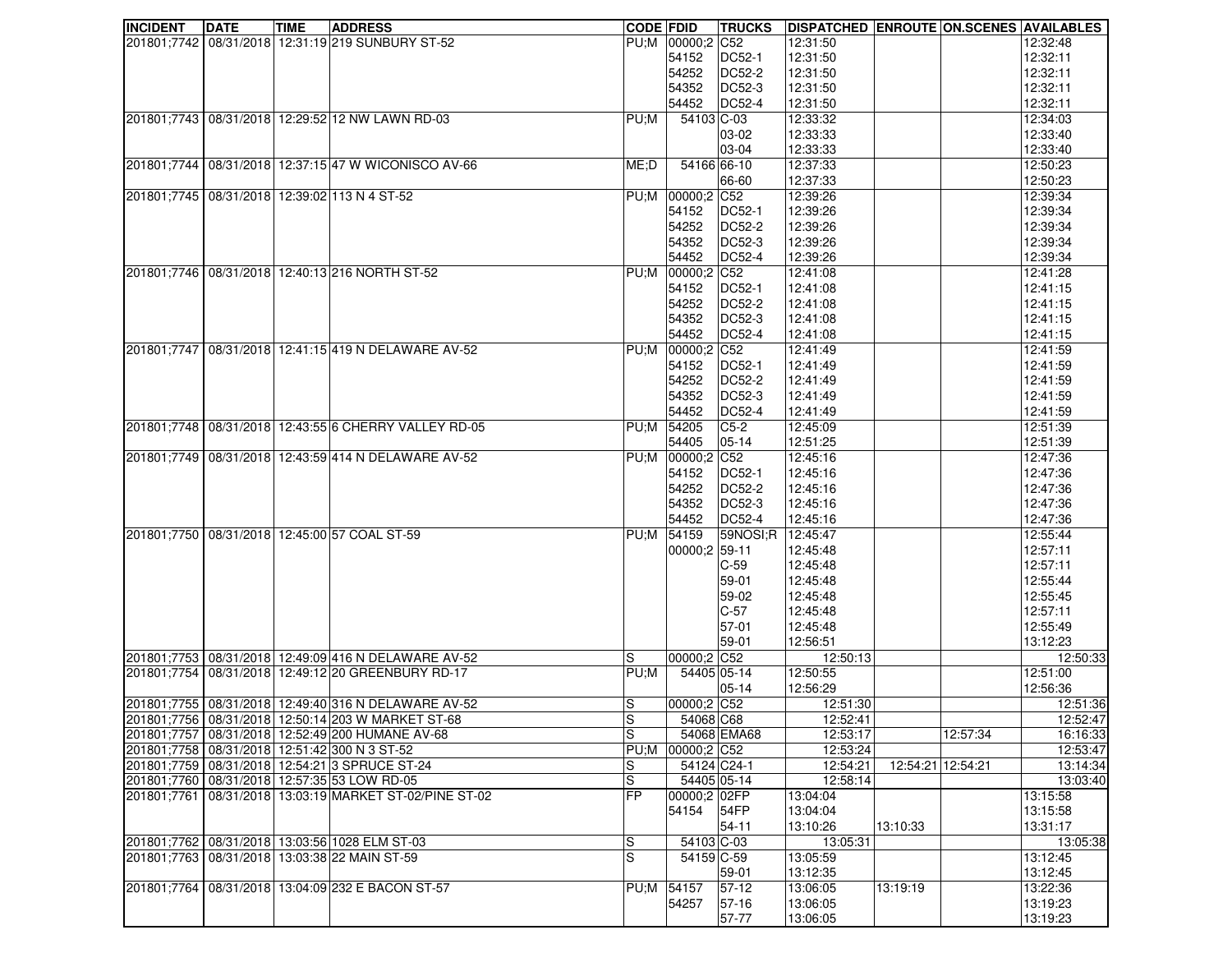| <b>INCIDENT</b> | <b>DATE</b> | <b>TIME</b> | <b>ADDRESS</b>                                                 | <b>CODE FDID</b>             |                           | <b>TRUCKS</b>          | <b>DISPATCHED ENROUTE ON SCENES AVAILABLES</b> |          |          |                      |
|-----------------|-------------|-------------|----------------------------------------------------------------|------------------------------|---------------------------|------------------------|------------------------------------------------|----------|----------|----------------------|
|                 |             |             | 201801;7765   08/31/2018   13:06:59 90 TUSCARORA ST-57         | S                            | 00000;2 C-57              |                        | 13:07:50                                       |          |          | 13:11:30             |
|                 |             |             |                                                                |                              | 54157                     | $57-12$                | 13:27:39                                       |          |          | 13:27:47             |
|                 |             |             | 201801;7766 08/31/2018 13:08:54 102 COMMERCE ST-59             | S                            |                           | 0 EMA59                | 13:09:36                                       |          | 13:14:58 | 16:20:18             |
| 201801;7767     |             |             | 08/31/2018 13:07:58 WEST PENN PKE-37/CLAMTOWN;RD-37            | <b>TD</b>                    | 54137                     | $C-37$                 | 13:09:46                                       |          |          | 13:20:29             |
|                 |             |             |                                                                |                              | 00000                     | 37-01                  | 13:09:46                                       |          |          | 13:20:29             |
|                 |             |             |                                                                |                              |                           | 37-02                  | 13:09:46                                       |          |          | 13:20:29             |
|                 |             |             |                                                                |                              |                           | 37-42                  | 13:09:46                                       |          |          | 13:20:29             |
|                 |             |             |                                                                |                              |                           | 37-91                  | 13:14:03                                       | 13:14:17 |          | 13:25:05             |
|                 |             |             | 201801;7768 08/31/2018 13:10:47 262 E BACON ST-57              |                              | PU;M 54159                | $59 - 11$              | 13:11:37                                       |          |          | 13:12:07             |
|                 |             |             |                                                                |                              | 00000;2 C-57              |                        | 13:11:44                                       |          |          | 13:22:50             |
|                 |             |             |                                                                |                              | 54157                     | $57-12$                | 13:22:46                                       |          |          | 13:22:55             |
|                 |             |             | 201801;7769 08/31/2018 13:11:30 BERGER RD-21/BIRDS HILL RD-21  | <b>TD</b>                    | 54121                     | $ 21 - 10$             | 13:13:10                                       |          |          | 13:27:21             |
|                 |             |             |                                                                |                              | 54221                     | $21 - 50$              | 13:13:10                                       |          |          | 13:27:21             |
|                 |             |             |                                                                |                              |                           | $21 - 11$              | 13:13:10                                       |          |          | 13:27:21             |
|                 |             |             |                                                                |                              |                           | $21 - 41$              | 13:13:10                                       |          |          | 13:27:21             |
|                 |             |             |                                                                |                              |                           | 21-70                  | 13:27:09                                       | 13:27:12 | 13:34:20 | 13:34:35             |
|                 |             |             | 201801;7771 08/31/2018 13:19:31 225 S DELAWARE AV-52           | S                            | 00000;2 C52               |                        | 13:22:07                                       |          |          | 13:22:20             |
|                 |             |             | 201801;7772 08/31/2018 13:21:57 124 181 NORTH                  | MV;U                         | 54536                     | $36-17$                | 13:23:03                                       |          |          | 13:32:18             |
|                 |             |             |                                                                |                              | 54404                     | 36-18                  | 13:23:03                                       |          |          | 13:32:18             |
|                 |             |             |                                                                |                              | 54014                     | 36-67                  | 13:23:03                                       |          |          | 13:32:18             |
|                 |             |             |                                                                |                              | 54004                     | 04-19                  | 13:23:03                                       |          |          | 13:32:18             |
|                 |             |             |                                                                |                              |                           | A6402                  | 13:23:03                                       | 13:25:48 | 13:30:44 | 13:31:30             |
|                 |             |             |                                                                |                              |                           | 43MUT                  | 13:23:03                                       |          |          | 13:24:06             |
|                 |             |             | 201801;7773 08/31/2018 13:24:41 24 PHOENIX PARK RD-03          | S                            | 54103 C-03                |                        | 13:25:45                                       |          |          | 13:29:27             |
|                 |             |             | 201801;7774 08/31/2018 13:32:29 108 S 2 ST-52                  | $\mathbb S$                  | 00000;2 C52               |                        | 13:33:04                                       |          |          | 13:33:15             |
|                 |             |             | 201801;7775   08/31/2018   13:35:19 310 MARKET ST-59           | S<br>$\overline{\mathbf{s}}$ | 54159 C-59<br>00000;2 C52 |                        | 13:36:27                                       |          |          | 13:36:47             |
|                 |             |             | 201801;7777 08/31/2018 13:43:32 606 POTTSVILLE ST-52           |                              |                           |                        | 13:44:09                                       |          |          | 13:44:28             |
|                 |             |             | 201801;7778   08/31/2018   13:45:56 215 WILLING ST-03          | PU;M                         | 54103 C-03                |                        | 13:46:29                                       |          |          | 13:48:13             |
|                 |             |             | 201801;7780 08/31/2018 13:52:46 98 181 NORTH                   | TD                           | 54121                     | $ 21 - 50$             | 13:56:28<br>13:56:28                           |          |          | 14:02:11<br>14:02:11 |
|                 |             |             |                                                                |                              | 54221<br>99999            | $21 - 60$<br>$21 - 11$ | 13:56:28                                       |          |          | 14:02:11             |
|                 |             |             |                                                                |                              |                           | $21 - 41$              | 13:56:28                                       |          |          | 14:02:11             |
|                 |             |             |                                                                |                              |                           | $21 - 70$              | 13:58:22                                       | 13:58:47 | 14:14:07 | 14:16:50             |
|                 |             |             |                                                                |                              |                           | <b>PADOT</b>           | 13:58:56                                       |          |          | 14:03:06             |
|                 |             |             | 201801;7782 08/31/2018 14:09:17 108 S 2 ST-52                  | S                            | 00000;2 C52               |                        | 14:09:52                                       |          |          | 14:10:07             |
|                 |             |             | 201801;7783 08/31/2018 14:10:46 MARGARET AV-56/ELIZABETH DR-56 | CH:F                         | 54156 C-56                |                        | 14:13:52                                       |          |          | 14:17:05             |
|                 |             |             |                                                                |                              |                           | 56-01                  | 14:13:52                                       |          |          | 14:17:05             |
|                 |             |             |                                                                |                              |                           | 56-02                  | 14:13:52                                       |          |          | 14:17:05             |
|                 |             |             | 201801;7784 08/31/2018 14:14:39 800 AIRPORT RD-04              | CH: F                        | 54204                     | $C4-2$                 | 14:15:58                                       |          |          | 14:30:59             |
|                 |             |             |                                                                |                              | 54146                     | AC4-2                  | 14:15:58                                       |          |          | 14:30:59             |
|                 |             |             |                                                                |                              | 54104                     | $04-12$                | 14:24:38                                       |          |          | 14:30:59             |
|                 |             |             |                                                                |                              |                           | 46-10                  | 14:30:05                                       |          |          | 14:37:03             |
|                 |             |             |                                                                |                              |                           | $04 - 10$              | 14:34:27                                       |          |          | 14:36:45             |
|                 |             |             |                                                                |                              |                           | $04-12$                | 14:34:51                                       | 14:36:44 | 14:42:07 | 16:30:04             |
|                 |             |             | 201801;7785 08/31/2018 14:16:17 23 CHURCH ST-24                |                              | PU;M 54124 24-10          |                        | 14:16:39                                       |          |          | 14:16:43             |
|                 |             |             |                                                                |                              |                           | $24 - 11$              | 14:16:39                                       |          |          | 14:16:43             |
|                 |             |             | 201801;7786 08/31/2018 14:16:48 217 N STATE RD-24              | PU;M 54124                   |                           | $C24-1$                | 14:17:09                                       |          |          | 14:17:14             |
|                 |             |             |                                                                |                              | 54224                     | DC24-1                 | 14:17:09                                       |          |          | 14:17:14             |
|                 |             |             |                                                                |                              |                           | AC24-1                 | 14:17:09                                       |          |          | 14:17:15             |
|                 |             |             |                                                                |                              |                           | C <sub>24</sub> -2     | 14:17:09                                       |          |          | 14:17:15             |
|                 |             |             |                                                                |                              |                           | <b>DC24-2</b>          | 14:17:09                                       |          |          | 14:17:15             |
|                 |             |             |                                                                |                              |                           | AC24-2                 | 14:17:09                                       |          |          | 14:17:15             |
| 201801;7787     |             |             | 08/31/2018 14:17:19 3 SPRUCE ST-24                             | PU;M 54124                   |                           | $C24-1$                | 14:17:32                                       |          |          | 14:17:35             |
|                 |             |             |                                                                |                              | 54224                     | DC24-1                 | 14:17:32                                       |          |          | 14:17:35             |
|                 |             |             |                                                                |                              |                           | AC24-1                 | 14:17:32                                       |          |          | 14:17:35             |
|                 |             |             |                                                                |                              |                           | C <sub>24</sub> -2     | 14:17:32                                       |          |          | 14:17:35             |
|                 |             |             |                                                                |                              |                           | DC24-2                 | 14:17:32                                       |          |          | 14:17:35             |
|                 |             |             |                                                                |                              |                           | AC24-2                 | 14:17:32                                       |          |          | 14:17:35             |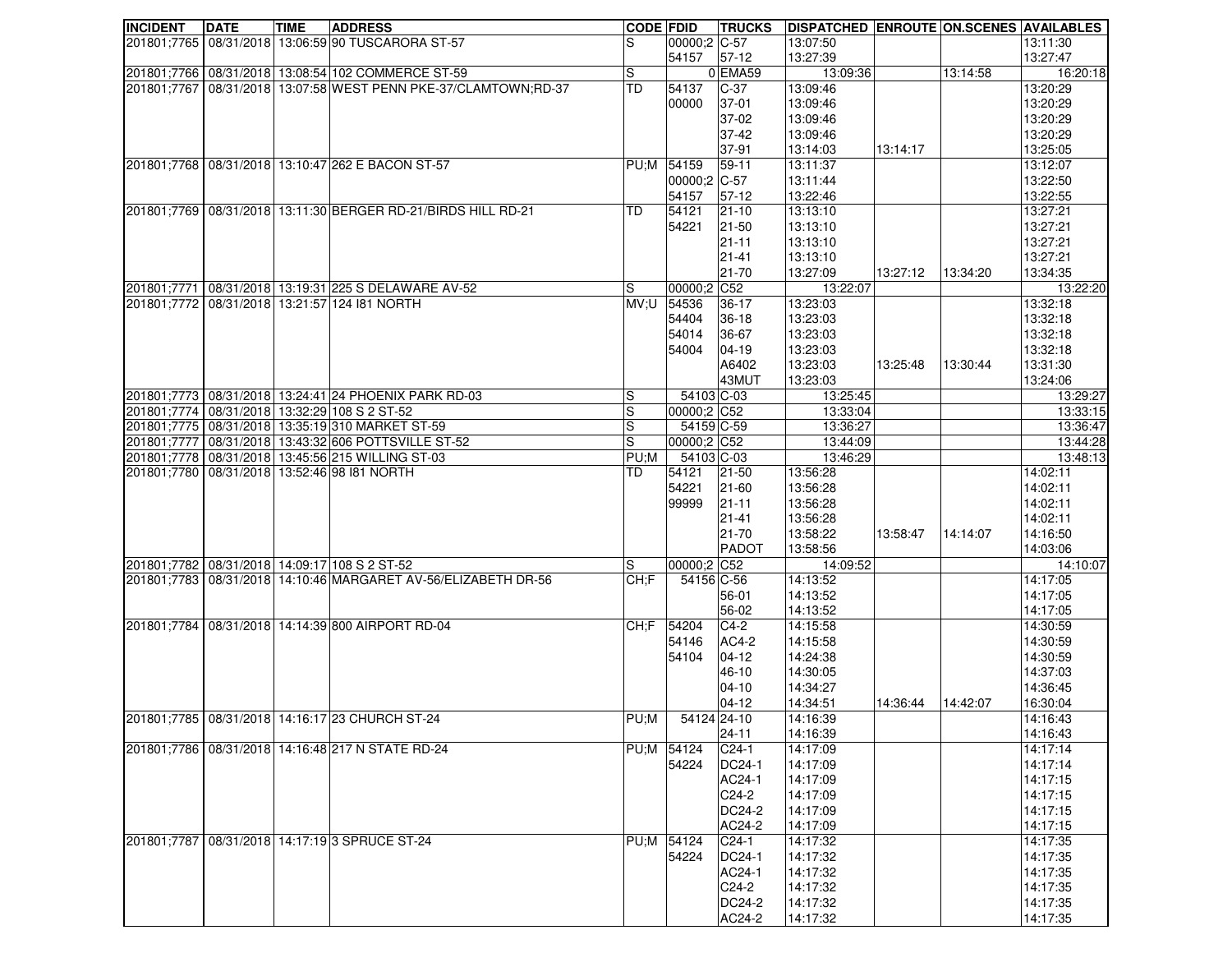| <b>INCIDENT</b> | <b>DATE</b> | <b>TIME</b> | <b>ADDRESS</b>                                         | <b>CODE FDID</b> |                  | <b>TRUCKS</b>     | <b>DISPATCHED ENROUTE ON SCENES AVAILABLES</b> |          |          |          |
|-----------------|-------------|-------------|--------------------------------------------------------|------------------|------------------|-------------------|------------------------------------------------|----------|----------|----------|
|                 |             |             | 201801;7788   08/31/2018   14:31:25 99 N TREMONT ST-24 | S                | 54124 C24-1      |                   | 14:31:56                                       |          |          | 14:32:01 |
|                 |             |             | 201801;7789   08/31/2018   14:38:14 514 W ARCH ST-68   | $\mathbf S$      | 54068 C68        |                   | 14:38:54                                       |          |          | 14:39:27 |
|                 |             |             | 201801;7790 08/31/2018 14:51:44 535 LEWIS ST-52        |                  | PU;M 00000;2 C52 |                   | 14:52:10                                       |          |          | 14:52:59 |
|                 |             |             |                                                        |                  | 54152            | <b>DC52-1</b>     | 14:52:10                                       |          |          | 14:52:53 |
|                 |             |             |                                                        |                  | 54252            | DC52-2            | 14:52:10                                       |          |          | 14:52:53 |
|                 |             |             |                                                        |                  | 54352            | <b>DC52-3</b>     | 14:52:10                                       | 14:52:56 |          | 14:53:26 |
|                 |             |             |                                                        |                  | 54452            | DC52-4            | 14:52:10                                       |          |          | 14:52:53 |
| 201801;7791     |             |             | 08/31/2018 14:56:55 699 BIG MINE RUN RD-04             | IOT:H            | 12345            | NOSIRE;N 14:57:37 |                                                |          |          | 14:58:29 |
|                 |             |             |                                                        |                  | 54104            | $04 - 10$         | 14:57:37                                       |          |          | 15:05:55 |
|                 |             |             |                                                        |                  |                  | 04-30             | 14:57:37                                       |          |          | 15:05:55 |
|                 |             |             |                                                        |                  |                  | 04-70             | 14:57:37                                       | 15:05:47 |          | 15:36:45 |
|                 |             |             |                                                        |                  |                  | $C4-1$            | 14:57:37                                       | 15:00:00 | 15:01:39 | 15:36:52 |
|                 |             |             |                                                        |                  |                  | AC4-1             | 14:57:37                                       |          |          | 15:00:14 |
|                 |             |             | 201801;7792 08/31/2018 14:56:51 800 AIRPORT RD-04      | FP               | 54204            | 04S2FP            | 14:57:44                                       |          |          | 15:12:34 |
|                 |             |             |                                                        |                  | 54146            | 46FP              | 14:57:45                                       |          |          | 15:12:34 |
|                 |             |             |                                                        |                  | 54104            | 04S1FP            | 15:00:36                                       |          |          | 15:12:34 |
| 201801;7793     |             |             | 08/31/2018 14:58:59 33 ACRE ST-59                      | PU;M             | 54159            | 59NOSI;R          | 14:59:45                                       |          |          | 14:59:52 |
|                 |             |             |                                                        |                  |                  |                   |                                                |          |          |          |
|                 |             |             |                                                        |                  | 00000;2 59-11    |                   | 14:59:45                                       |          |          | 15:00:42 |
|                 |             |             |                                                        |                  |                  | $C-59$            | 14:59:45                                       |          |          | 15:00:42 |
|                 |             |             |                                                        |                  |                  | 59-01             | 14:59:45                                       |          |          | 15:07:20 |
|                 |             |             |                                                        |                  |                  | 59-02             | 14:59:45                                       |          |          | 15:00:42 |
|                 |             |             |                                                        |                  |                  | $C-57$            | 14:59:45                                       |          |          | 15:00:27 |
|                 |             |             |                                                        |                  |                  | 57-01             | 14:59:45                                       |          |          | 15:00:23 |
| 201801;7794     |             |             | 08/31/2018 15:14:02 402 N 4 ST-52                      | PU:M             | 00000;2 C52      |                   | 15:14:39                                       |          |          | 15:16:04 |
|                 |             |             |                                                        |                  | 54152            | DC52-1            | 15:14:39                                       |          |          | 15:16:04 |
|                 |             |             |                                                        |                  | 54252            | DC52-2            | 15:14:39                                       |          |          | 15:16:04 |
|                 |             |             |                                                        |                  | 54352            | <b>DC52-3</b>     | 15:14:39                                       |          |          | 15:16:04 |
|                 |             |             |                                                        |                  | 54452            | <b>DC52-4</b>     | 15:14:39                                       |          |          | 15:16:04 |
| 201801;7795     |             |             | 08/31/2018 15:18:50 6 MACOMB ST-54                     | PU;M             | 54154 C-54       |                   | 15:19:40                                       |          |          | 15:24:59 |
|                 |             |             |                                                        |                  |                  | 54-01             | 15:19:40                                       |          |          | 15:24:59 |
|                 |             |             |                                                        |                  |                  | 54-02             | 15:19:40                                       |          |          | 15:24:59 |
|                 |             |             |                                                        |                  |                  | 54-11             | 15:24:28                                       |          | 15:25:03 | 15:25:08 |
|                 |             |             | 201801;7796 08/31/2018 15:37:05 257 HIGH RD-05         | PU;M             | 54405 C5-4       |                   | 15:38:34                                       |          |          | 15:42:34 |
|                 |             |             |                                                        |                  |                  | <b>DC5-4</b>      | 15:38:34                                       |          |          | 15:42:34 |
|                 |             |             |                                                        |                  |                  | 05-74             | 15:38:34                                       |          |          | 15:42:34 |
| 201801;7799     |             |             | 08/31/2018 16:25:45 100 W BIRCH ST-48                  | CH:F             | 00000;2 C48      |                   | 16:25:54                                       |          |          | 16:40:29 |
|                 |             |             |                                                        |                  | 54348            | 48-10             | 16:25:54                                       | 16:28:39 | 16:32:44 | 18:06:42 |
|                 |             |             |                                                        |                  | 99999            | <b>EMA101</b>     | 16:26:36                                       |          |          | 16:30:49 |
|                 |             |             |                                                        |                  | 54448            | $C48-1$           | 16:31:35                                       | 16:31:49 | 16:34:44 | 18:06:42 |
|                 |             |             |                                                        |                  |                  | $C48-3$           | 16:31:41                                       |          | 16:40:32 | 18:06:42 |
|                 |             |             |                                                        |                  |                  | PPL               | 16:44:16                                       |          |          | 18:06:42 |
|                 |             |             | 201801;7800 08/31/2018 16:42:12 225 S DELAWARE AV-52   |                  | PU;M 00000;2 C52 |                   | 16:42:56                                       |          |          | 16:44:31 |
|                 |             |             |                                                        |                  | 54152            | DC52-1            | 16:42:56                                       |          |          | 16:44:31 |
|                 |             |             |                                                        |                  | 54252            | <b>DC52-2</b>     | 16:42:56                                       |          |          | 16:44:31 |
|                 |             |             |                                                        |                  | 54352            | DC52-3            | 16:42:56                                       |          |          | 16:44:31 |
|                 |             |             |                                                        |                  | 54452            | DC52-4            | 16:42:56                                       |          |          | 16:44:31 |
|                 |             |             |                                                        |                  |                  |                   |                                                |          |          | 16:52:28 |
|                 |             |             | 201801;7802 08/31/2018 16:47:38 14 SPRING ST-67        | AF:A             | 54167            | 67-10             | 16:48:10                                       |          |          | 16:52:28 |
|                 |             |             |                                                        |                  | 54112            | 67-50             | 16:48:10                                       |          |          |          |
|                 |             |             |                                                        |                  | 54020            | $12 - 10$         | 16:48:10                                       |          |          | 16:52:28 |
|                 |             |             |                                                        |                  |                  | 12-30             | 16:48:10                                       |          |          | 16:52:28 |
|                 |             |             |                                                        |                  |                  | 67MUT             | 16:48:10                                       |          |          | 16:49:21 |
|                 |             |             |                                                        |                  |                  | A6703             | 16:50:31                                       | 16:50:35 |          | 16:52:28 |
| 201801;7805     |             |             | 08/31/2018 17:24:54 9 RAILROAD ST-03                   | PU;M             | 54103 C-03       |                   | 17:26:05                                       |          |          | 17:27:32 |
|                 |             |             |                                                        |                  |                  | 03-02             | 17:26:05                                       |          |          | 17:27:41 |
|                 |             |             |                                                        |                  |                  | 03-04             | 17:26:05                                       | 17:27:16 |          | 17:27:35 |